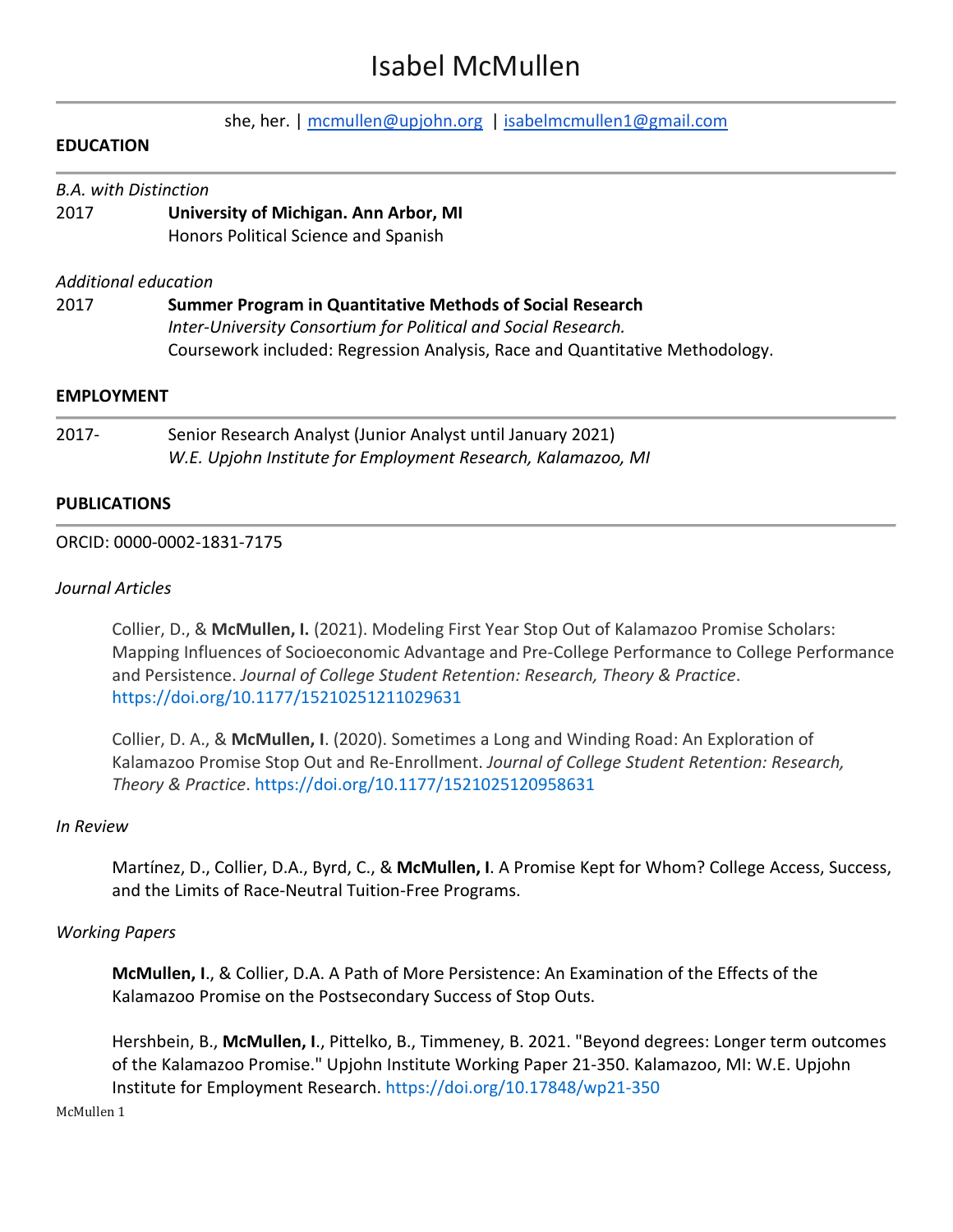Collier, D.A., **McMullen, I**. A Promise Between Siblings: An Examination of Relationships Between Having an Older Sibling and College Enrollment and Academic Performance Within Kalamazoo Promise Scholars.

## *Forthcoming*

**McMullen, I**., & Collier, D.A. Exploring the Relationship Between COVID-19 and Immediate 2-Year College Enrollment and Persistence Among Kalamazoo Promise Scholars. *New Directions for Community Colleges. Free College: Budgets, Mission, & the Future.* Expected Fall 2023.

## *Additional Projects*

**McMullen, Isabel** and Brad J. Hershbein. 2021. "Beyond Degrees: The Kalamazoo Promise and Workforce Outcomes." Policy and Research Brief. Kalamazoo, MI: W.E. Upjohn Institute for Employment Research.<https://doi.org/10.17848/pb2021-37>

Collier, Daniel A, **Isabel McMullen**, and Brad J. Hershbein. 2021. "How College Enrollment Changed for Kalamazoo Promise Students Between Fall 2019 and Fall 2020." Policy Paper No. 2021-025. Kalamazoo, MI: W.E. Upjohn Institute for Employment Research.<https://doi.org/10.17848/pol2021-025>

Miller-Adams, Michelle, Brad Hershbein, Bridget Timmeney, and **Isabel McMullen**. 2017. Promise Programs Database. Kalamazoo, MI: W.E. Upjohn Institute for Employment Research. [www.upjohn.org/promise/database.](http://www.upjohn.org/promise/database)

## **PRESENTATIONS**

| 2021 | A Path of More Persistence: An Examination of the Effects of The Kalamazoo Promise on the<br>Postsecondary Success of Stop Outs. Presented at the Association for Education Finance and<br>Policy National Conference, (virtual).                        |
|------|----------------------------------------------------------------------------------------------------------------------------------------------------------------------------------------------------------------------------------------------------------|
| 2020 | Examining the effects of the Kalamazoo Promise on postsecondary success of stopouts.<br>Presented at the Association for the Study of Higher Education National Conference, (virtual).                                                                   |
| 2020 | Modeling first year stop out of Kalamazoo Promise scholars: Mapping influences of<br>socioeconomic advantage and pre-college performance to college performance and stopping<br>out. Presented at the Student Financial Aid Research Network, (virtual). |
| 2020 | An exploration of Kalamazoo Promise Scholars who stop out of college, and who may return.<br>Presented at the Association for Education Finance and Policy National Conference, (virtual).                                                               |

#### **PROFESSIONAL SERVICE**

McMullen 2